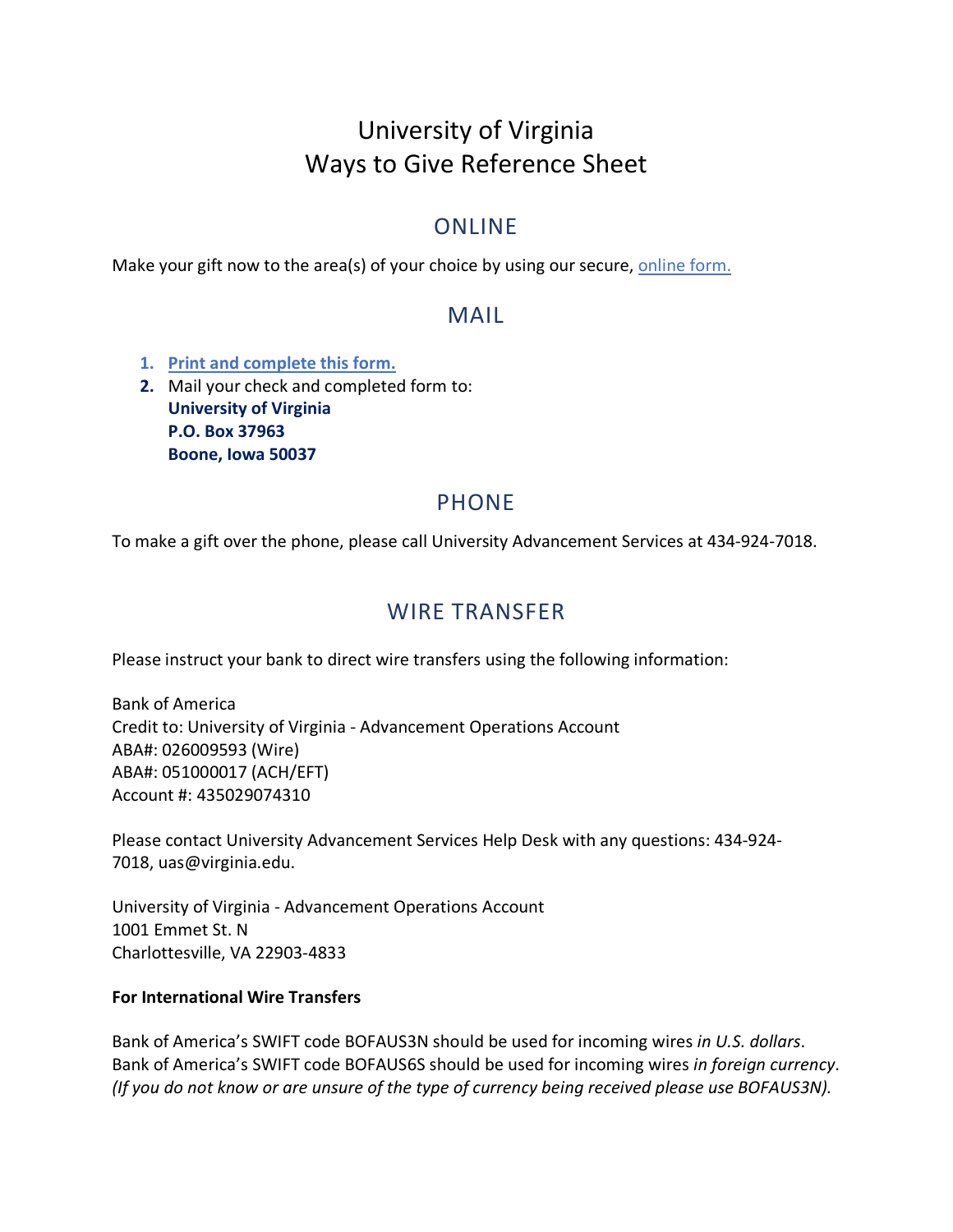**NOTE:** Someone sending an incoming international wire may also ask for Bank of America's address. The address to provide is as follows:

BOFAUS3N (US dollars or unknown currency): Bank of America, NA 222 Broadway New York, New York 10038 BOFAUS6S (foreign currency): Bank of America, NA 555 California St San Francisco, CA 94104

### BANK DRAFT

Gifts will be automatically transferred from your bank account on or about the 10th of each month for as long as you indicate on your form.

- **1. [Print and complete the Automatic Bank Draft](https://giving.virginia.edu/sites/default/files/2020-09/Bank%20Draft.pdf) form.**
- **2.** Mail your completed form to: **University of Virginia P.O. Box 37963 Boone, Iowa 50037**

If you have questions, please call 434-924-7018.

## PAYROLL DEDUCTION

Workplace giving is an easy and efficient way to make tax-deductible donations to charities through payroll contributions.

- 1. For non-UVA employees: Contact your HR department to inquire if your company offers charitable giving via payroll deduction.
- 2. For UVA faculty and staff: You can conveniently add **[Voluntary Deductions](https://www.myworkday.com/uva/d/task/2998$37276.htmld)** right inside Workday. Once you are on the page, simply click on the **"Add"** button located in the top right corner under the Voluntary Deductions heading. If you require more assistance, please watch this **[brief tutorial](https://hub.advancement.virginia.edu/subpage/uva-payroll-deduction)**.

If you have questions, please call 434-924-7018.

### MUTUAL FUNDS

To save time and ensure a smooth transfer, please contact University Advancement Services before starting the process. We can be reached at [uas@virginia.edu](mailto:uas@virginia.edu) or 434-924-7018.